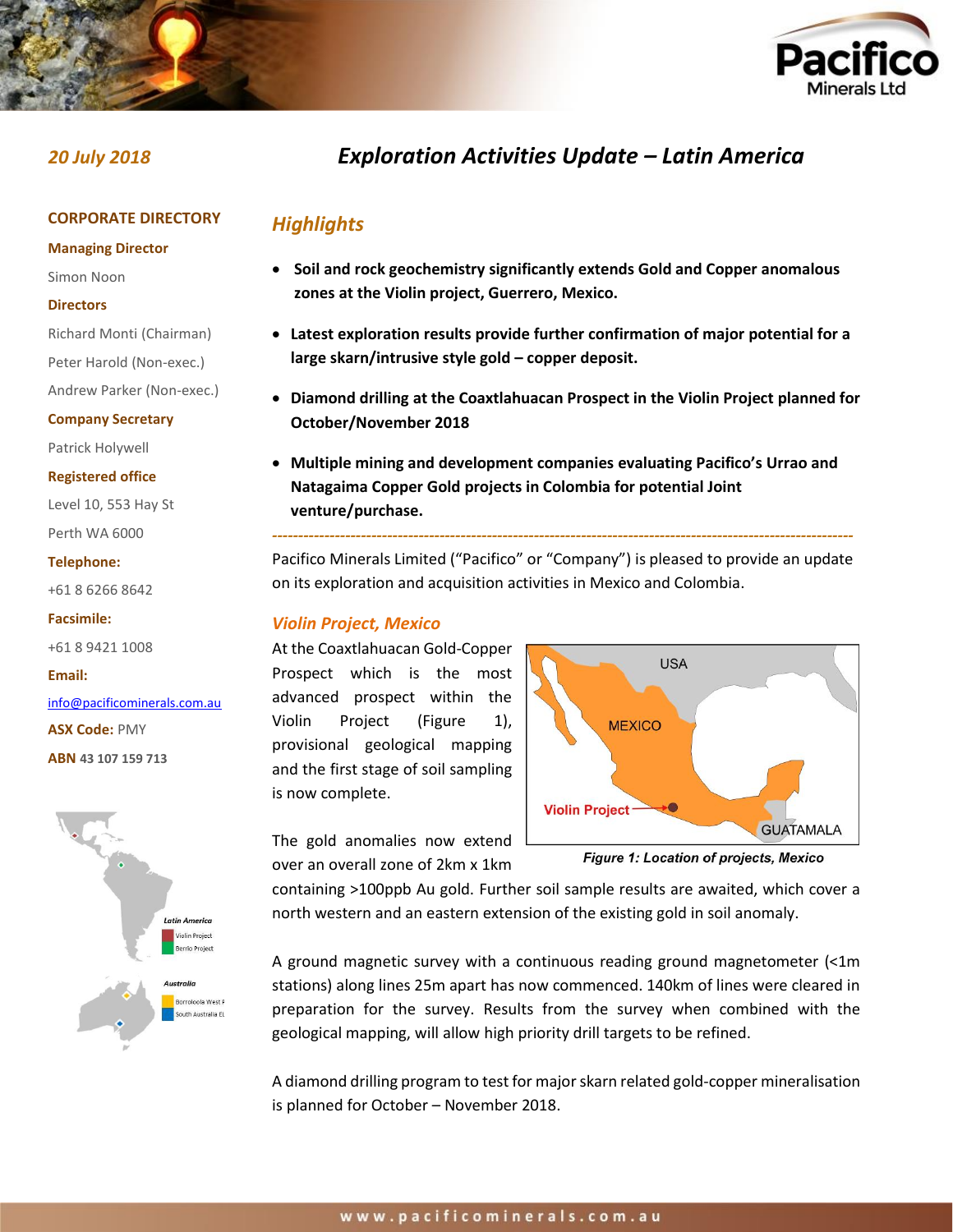

#### *Mineralisation*

Poorly outcropping copper - gold mineralisation at surface occurs as chalcocite and malachite and is associated with stockworks, massive lenses and disseminations of magnetite in quartz monzonite or magnesian skarn. The mineralisation occurs at the complex contact of the quartz monzonite with calcareous shales and interbedded limestone. The geology, distribution and extent of associated strong gold and copper geochemistry supports the skarn model of intrusive related mineralisation as found elsewhere at the major mines and deposits of the Guerrero Belt. Geological mapping is ongoing. A preliminary map is included in Figure 2.

#### *Rock Chips*

Recent rock chip sample results of this poorly outcropping material are consistently anomalous in copper and gold with assays up to 3.28% Cu and 1.28g/t Au. Of the 117 rock chips recently taken 38 contain assays of more than 0.3g/t Au or 0.3%Cu (see Appendix 1).

#### *Soils*

The original 2005 to 2008 soil sampling grid<sup>1</sup> has been extended to the south (Figure 2) and the copper and gold anomalous zones are now shown to be more extensive than previously defined. The gold and copper anomalies (Table 1) extend further to the south, resulting in an overall zone containing >100ppb Au gold of 2km x 1km. This is coincident with copper >300ppm in the southern half of the anomaly (Figure 3). Within the >300ppm copper anomaly there are large zones containing >1000ppm copper.

| Number of recent soil samples taken (Figure 3)                                               | 154                |
|----------------------------------------------------------------------------------------------|--------------------|
| Range of gold values                                                                         | $2.5 - 410$ ppb Au |
| Anomalous, based on previous prospect wide sampling                                          | >50ppb Au          |
| Anomalous and considered as potentially<br>related to<br>underlying mineralisation           | >100ppb Au         |
| Range of copper values                                                                       | $23 - 6910$ ppm    |
| Anomalous, based on previous prospect wide sampling                                          | $>300$ ppm         |
| and considered as potentially<br><b>Anomalous</b><br>related to<br>underlying mineralisation | $>1000$ ppm        |

*Table 1: Recent Soil Samples – Summary of Au and Cu Ranges*

<sup>1</sup> ASX Announcement 15 March 2018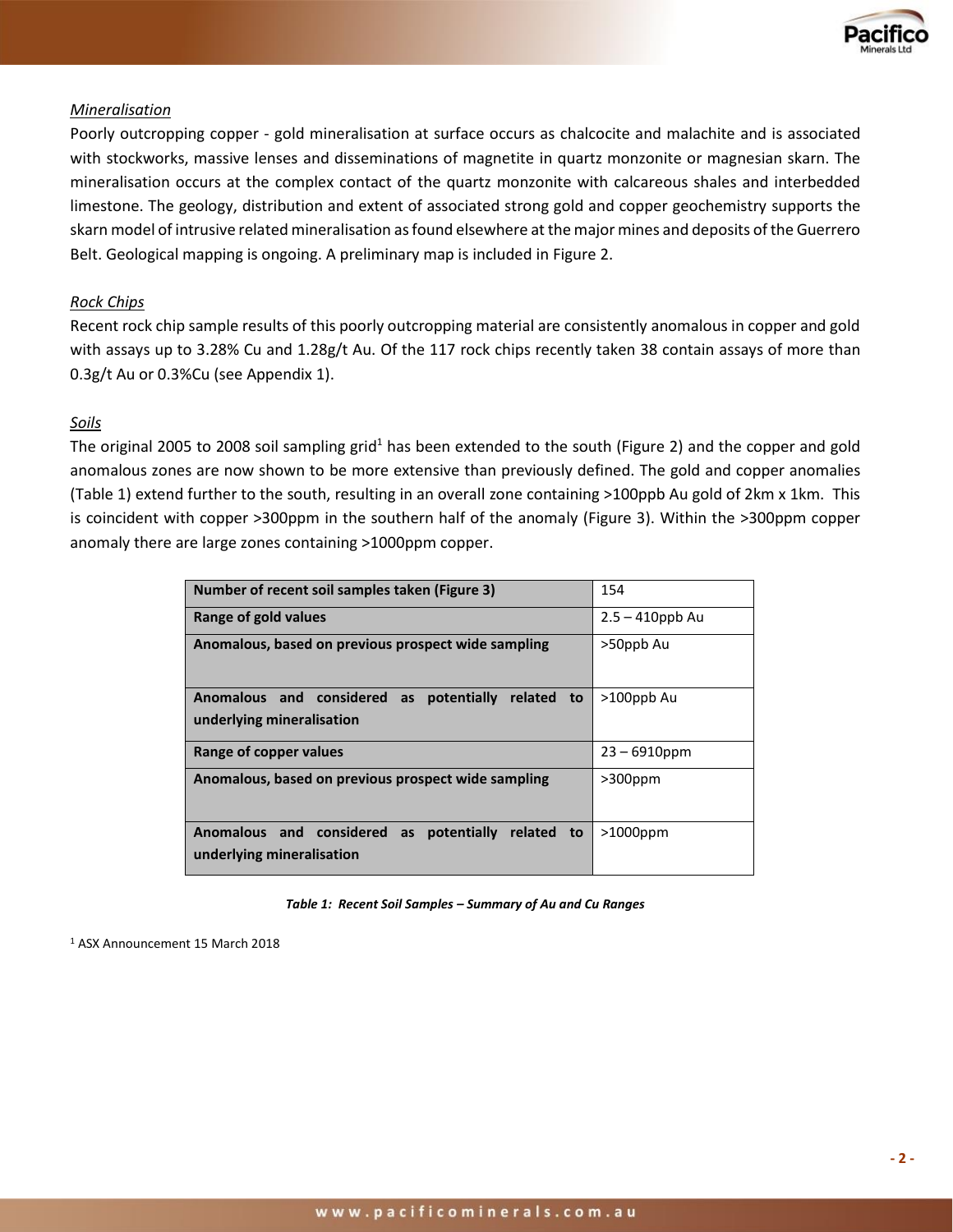



*Figure 2: Coaxtlahuacan Prospect – preliminary geological interpretation map, overlain by anomalous copper and gold outlines from the soil geochemistry.*



*Figure 3: Coaxtlahuacan Prospect – Gold and Copper Soil Geochemistry North-West of the Village of Coaxtlahuacan over Google Perspective Image.* 

*Note: Strong copper with coincident gold geochemistry in gullies and lower flats to the south, and gold only geochemistry in the topographically higher leached area to the north.*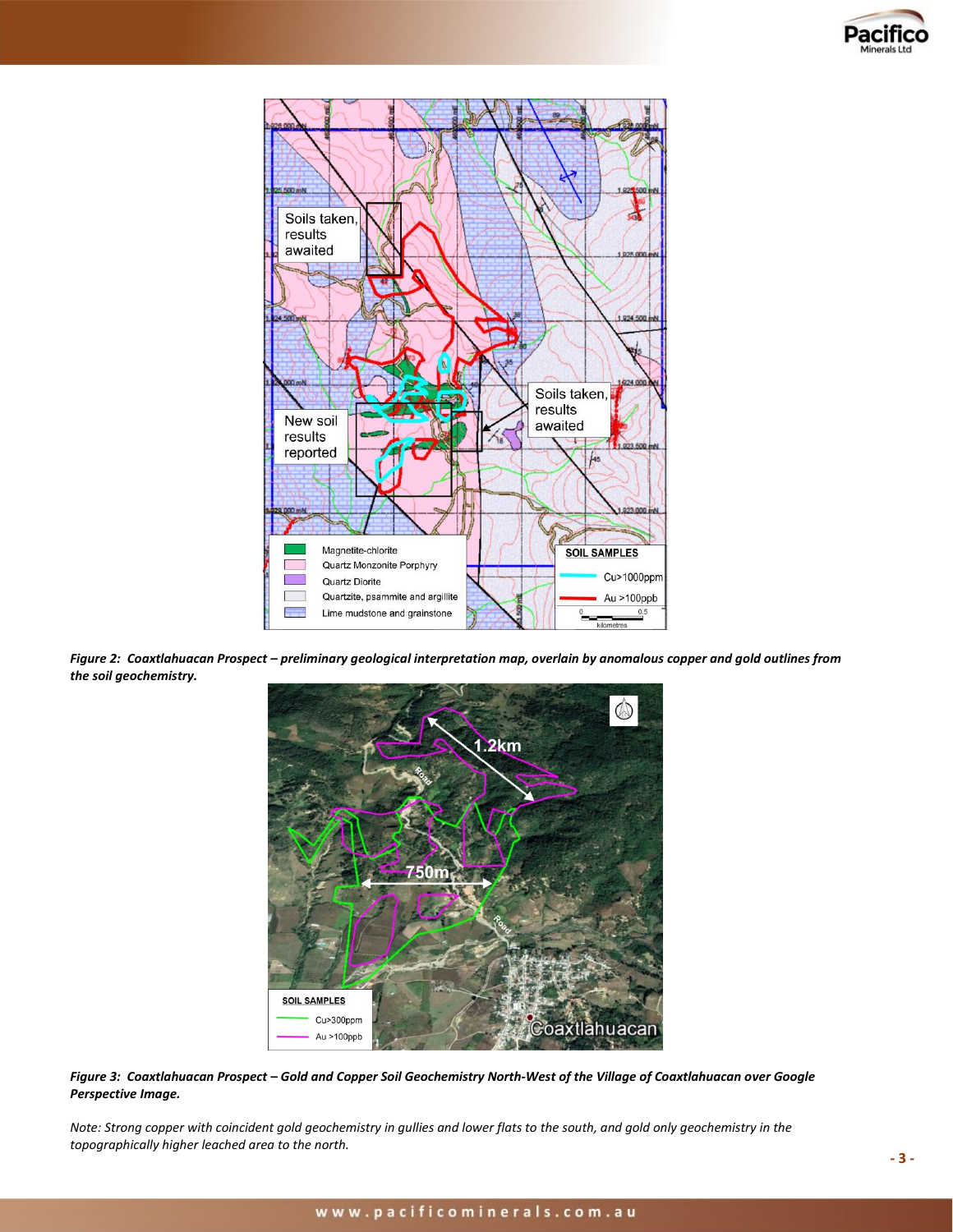

#### *Guerrero Gold Belt*

The Coaxtlahuacan Prospect lies within the Guerrero Gold Belt (Figure 4) that includes several major gold deposits, including the Los Filos/ Bermajal deposits (mined + resources 20Moz Au), currently being mined by Leagold Mining Corporation. Table 2 demonstrates the strong similarities of the Coaxtlahuacan Prospect with the Los Filos/ Bermajal style and scale of deposit.

| <b>Deposit</b>                 | Los Filos / Bermajal Au                      | <b>Coaxtlahuacan Au Cu</b>                              |  |
|--------------------------------|----------------------------------------------|---------------------------------------------------------|--|
| Company                        | Leagold Mining Corp                          | Pacifico Minerals Ltd (option acquisition<br>agreement) |  |
| <b>Surface dimensions of</b>   | Los Filos 1.5km x 2km                        | Very strong anomalous Au + Cu 1km x                     |  |
| mineralisation                 | Bermajal 1km x 2km                           | 2 <sub>km</sub>                                         |  |
| <b>Intrusive</b>               | Tertiary Granodiorite stocks, diorite sill   | Tertiary Quartz Monzonite and                           |  |
|                                |                                              | Granodiorite                                            |  |
| <b>Host Rocks</b>              | Morelos Formation limestone & dolomite       | Zicapa Formation limestone & dolomite                   |  |
| <b>Style</b>                   | Veins and metasomatic replacement in         | Poor outcrop.                                           |  |
|                                | intrusive stock and sills (endoskarn) and in | Copper and gold mineralised skarn                       |  |
|                                | host carbonate rocks at contacts             | rocks widespread.                                       |  |
|                                | (exoskarn).                                  |                                                         |  |
|                                | Epithermal veining overprint                 |                                                         |  |
| <b>Mineralisation</b>          | Quartz - iron oxide (magnetite, hematite,    | Pods of mineralised magnetite observed                  |  |
|                                | goethite) disseminations, stockworks,        | at surface. Strong ground magnetic                      |  |
|                                | veins and breccias                           | anomalies                                               |  |
| Deposit open pit & underground | Open pit 800Mt of 0.69g/t Au (18Moz Au)      |                                                         |  |
| resource - mined + measured +  | Underground 9.2Mt of 6.8g/t Au (2Moz         |                                                         |  |
| indicated + inferred           | Au $)^1$                                     |                                                         |  |
| <b>Total Mined + Published</b> | 20Moz Au <sup>1</sup>                        |                                                         |  |
| <b>Resources</b>               |                                              |                                                         |  |
| <b>Extraction</b>              | Oxide ore heap leach                         |                                                         |  |
| <b>Drilling</b>                | 3442 x diamond & RC drill holes              | No drilling                                             |  |

*Table 2: Comparison of the Coaxtlahuacan Prospect with Los Filos and Bermajal Deposits*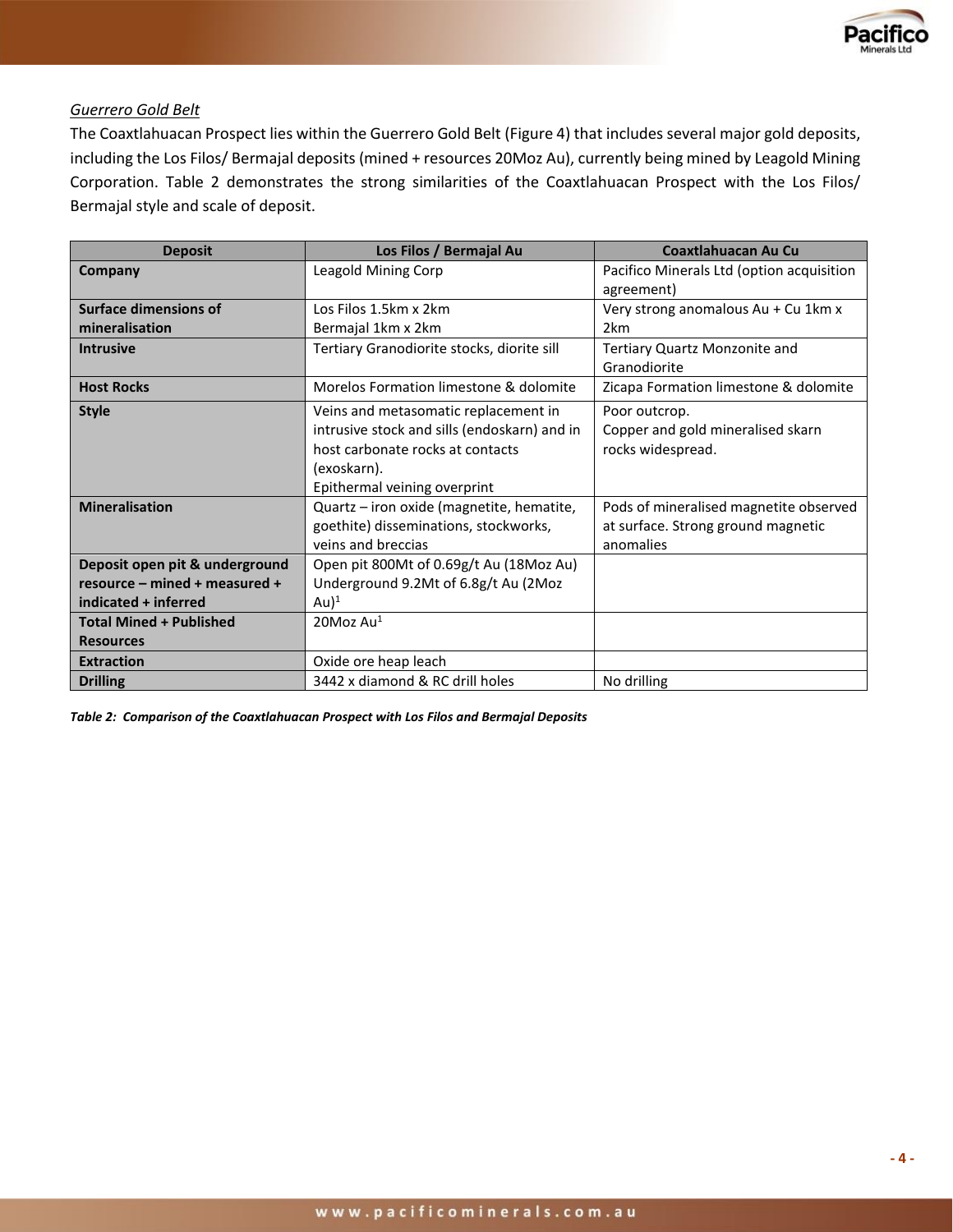



*Figure 4: Guerrero Gold Belt Major Gold (copper) Mineralisation Related to Tertiary Granodiorite Stocks Intruding Upper Cretaceous Carbonate Sequences*

.1 Leagold, NI 43-101 Technical Report, Los Filos, March 2017

- 2. Torex Gold Resources Inc website https://www.torexgold.com/projects
- 3. Alio Gold website <https://www.aliogold.com/assets>

#### *Colombia*

Several mining and development companies are currently evaluating Pacifico's Urrao and Natagaima Copper Gold projects in Colombia for potential joint venture/purchase however discussions are ongoing and incomplete. Both projects are highly prospective for the discovery of economic copper-gold deposits.

Pacifico's team in Colombia is currently focussed on advancing the above potential agreements. Exploration work on the Berrio Gold project is currently on hold. Work to date has not defined firm drill targets.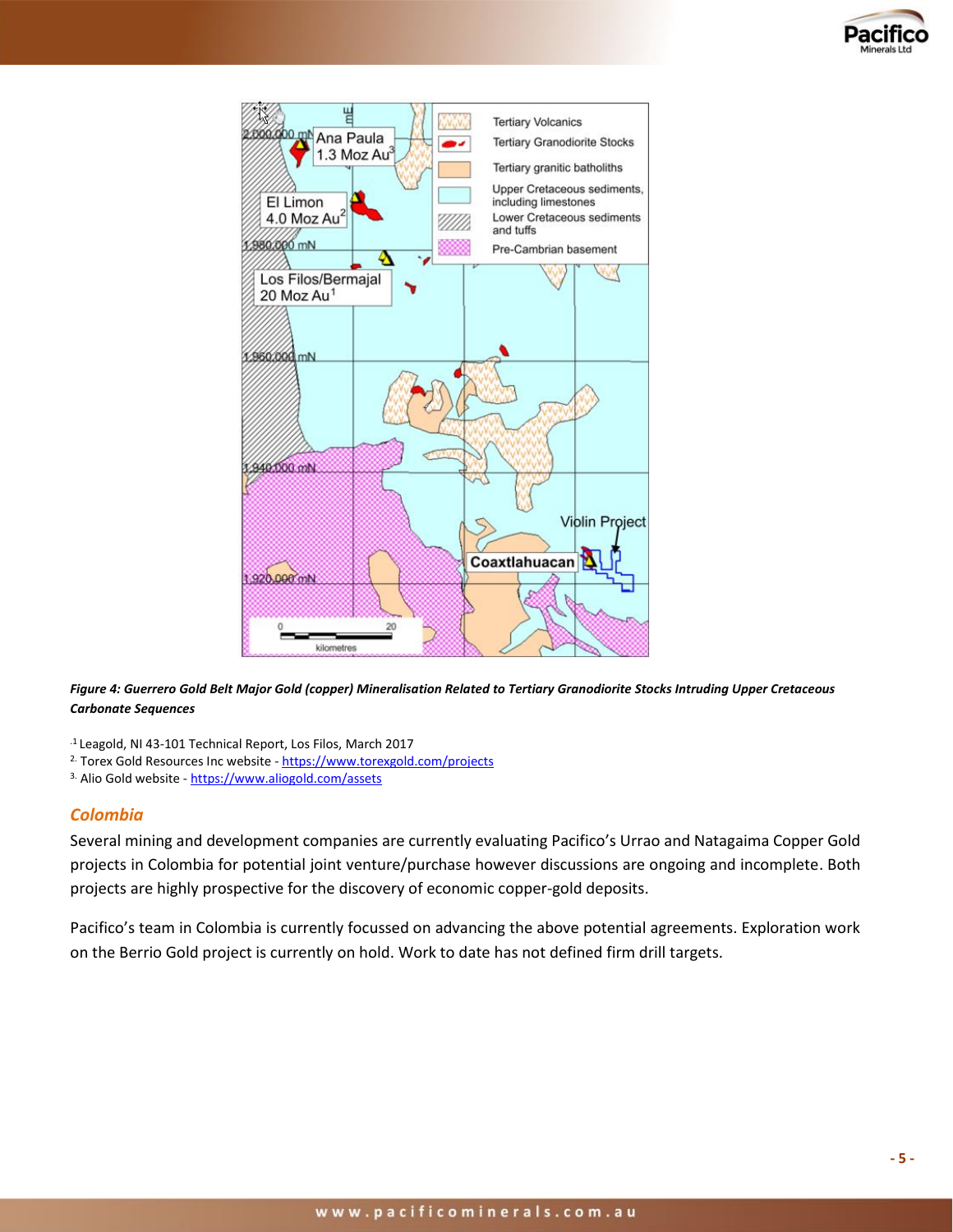

## **Appendix 1 - Pacifico Recent Rock Chip Sample Results, Violin Project, Mexico**

| <b>Sample ID</b> | ${\sf N}$ | E      | Au g/t | Cu % | Ag ppm         | As ppm | Pb ppm   | Sb ppm         | Zn ppm |
|------------------|-----------|--------|--------|------|----------------|--------|----------|----------------|--------|
| <b>CX 26513</b>  | 1924447   | 463374 | 0.77   | 0.01 | $<$ 2          | 96     | 80       | 108            | 183    |
| CX 26516         | 1924432   | 463393 | 0.62   | 0.11 | 9              | 742    | 53       | 145            | 5010   |
| CX 26517         | 1924425   | 463394 | 0.36   | 0.05 | 3              | 313    | 105      | 46             | 2870   |
| <b>CX 26518</b>  | 1924422   | 463398 | 1.24   | 0.25 | 14             | 899    | 91       | 39             | 8210   |
| CX 26523         | 1924359   | 463257 | 0.55   | 0.05 | $<$ 2          | 769    | 42       | 38             | 192    |
| <b>CX 26525</b>  | 1923918   | 462942 | 0.24   | 0.51 | 10             | 489    | $<$ 4    | 160            | 421    |
| CX 26526         | 1923923   | 462936 | 0.43   | 0.32 | 9              | 633    | 81       | 186            | 785    |
| CX 26527         | 1923915   | 462828 | 1.20   | 1.43 | 26             | 146    | 9        | 11             | 536    |
| <b>CX 26528</b>  | 1923914   | 462823 | 0.91   | 1.12 | 31             | 572    | $<$ 4    | 54             | 474    |
| CX 26529         | 1923929   | 462820 | 0.79   | 3.28 | 25             | 590    | <4       | 64             | 1390   |
| CX 26531         | 1923972   | 462762 | 0.75   | 0.72 | 9              | 2264   | 18       | 336            | 4600   |
| CX 26532         | 1924004   | 462742 | 0.34   | 0.26 | 6              | 267    | <4       | 34             | 205    |
| CX 26541         | 1923836   | 462595 | 0.05   | 0.62 | 20             | 451    | 1600     | 494            | 2090   |
| CX 26549         | 1923802   | 462515 | 0.04   | 0.31 | $2$            | 44     | 30       | 15             | 89     |
| CX 26551         | 1923547   | 462771 | 0.47   | 0.72 | 6              | 233    | 180      | 24             | 760    |
| CX 26554         | 1923694   | 462270 | 0.24   | 0.43 | 8              | 892    | 67       | 97             | 300    |
| <b>CX 26555</b>  | 1923574   | 462921 | 0.26   | 0.96 | 47             | 225    | <4       | $<$ 5          | 370    |
| <b>CX 26558</b>  | 1924035   | 462586 | 0.61   | 0.89 | 13             | 391    | <4       | 45             | 303    |
| CX 26559         | 1923826   | 462742 | 0.67   | 1.37 | 17             | 102    | $\leq 4$ | $<$ 5          | 841    |
| CX 26560         | 1923856   | 462479 | 0.22   | 0.36 | 5              | 71     | 5        | 12             | 3100   |
| CX 26579         | 1923831   | 462740 | 0.48   | 1.28 | 16             | 211    | 6        | 46             | 2300   |
| CX 26580         | 1923824   | 462740 | 0.75   | 0.85 | 10             | 194    | 24       | 18             | 439    |
| CX 26584         | 1923894   | 462591 | 1.28   | 1.17 | 14             | 109    | $<$ 4    | 10             | 2230   |
| CX 26585         | 1923880   | 462596 | 0.51   | 0.43 | 4              | 56     | $<$ 4    | 5              | 111    |
| CX 26587         | 1923872   | 462630 | 0.17   | 0.62 | 9              | 180    | <4       | 24             | 2180   |
| CX 26588         | 1923850   | 462614 | 0.09   | 0.39 | 5              | 102    | $<$ 4    | 19             | 728    |
| CX 26589         | 1923850   | 462614 | 0.18   | 0.32 | 8              | 118    | 12       | 33             | 1280   |
| CX 26590         | 1924847   | 462481 | 0.87   | 0.14 | 11             | 4541   | 117      | 96             | 7610   |
| CX 26606         | 1923876   | 462572 | 3.02   | 0.07 | 11             | 238    | $<$ 4    | 13             | 79     |
| CX 26611         | 1923827   | 462527 | 0.38   | 1.94 | 8              | 95     | 4        | $\overline{7}$ | 1250   |
| CX 26612         | 1923833   | 462518 | 0.77   | 0.82 | 11             | 151    | $<$ 4    | 9              | 1040   |
| CX 26613         | 1923833   | 462518 | 0.32   | 0.25 | 10             | 401    | 407      | 145            | 443    |
| <b>CX 26614</b>  | 1923824   | 462512 | 0.70   | 0.14 | 12             | 181    | <4       | 5              | 164    |
| CX 26616         | 1923775   | 462516 | 0.44   | 0.40 | 10             | 125    | $<$ 4    | $<$ 5          | 938    |
| CX 26618         | 1923809   | 462601 | 0.30   | 0.09 | $\overline{2}$ | 22     | 10       | $<$ 5          | 67     |
| CX 26619         | 1923833   | 462595 | 0.66   | 0.69 | 25             | 453    | 754      | 265            | 660    |
| CX 26620         | 1923848   | 462606 | 0.38   | 0.47 | 8              | 205    | 23       | 20             | 327    |

Of 117 samples, only samples with >0.3g/t Au and >0.3%Cu taken over the Coaxtlahuacan Prospect are presented, which are regarded as significant. Co-ordinates WGS84, Zone 14N.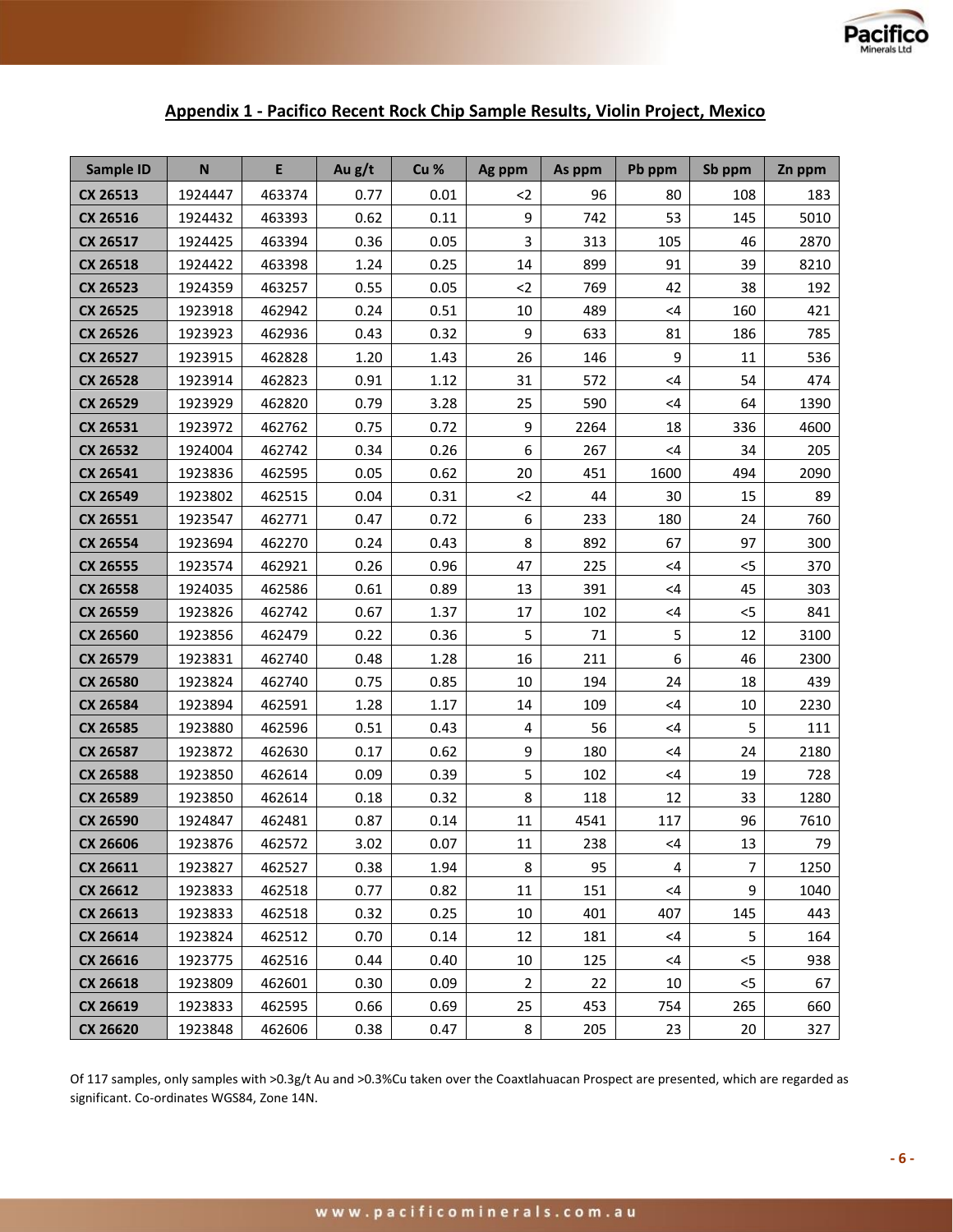

*For further information or to be added to our electronic mailing list please contact:*  Simon Noon (Managing Director) Phone: +61 (0)8 6266 8642 Email: [info@pacificominerals.com.au](mailto:info@pacificominerals.com.au)

#### *About the Violin Project, Mexico*

Pacifico holds an option to acquire all the issued capital in Minera GS S.A. de C.V. ("Minera GS"), a privately held gold mining that holds 100% of the mineral rights to the Violin Project in Mexico (see ASX announcement 15 March 2018). The Violin Project, about 250km south-west of Mexico City, has outstanding potential for a large and significant gold-copper deposit at the Coaxtlahuacan Prospect and lies in the Guerrero Gold Belt which contains several major gold deposits and mines including Torex Gold's El Limon-Guajes Mine.

#### *About Pacifico Minerals Ltd*

Pacifico Minerals Ltd ("Pacifico") (ASX: PMY) is a Western Australian based exploration company with interests Australia, Mexico and Colombia. In Australia the company is currently focussed on evaluating the Sorby Hills project in WA. Pacifico is also advancing the Borroloola West project in the Northern Territory which covers an outstanding package of ground north-west of the McArthur River Mine (the world's largest producing zinc – lead mine) with high potential for the discovery of world class base metal deposits. Licences have been recently granted for ground prospective for cobalt and other 'battery metals' in South Australia. In Mexico Pacifico has acquired an option to purchase 100% interest in the Violin project which has high prospectivity for the development of a major goldcopper deposit. In Colombia the company is focussed on advancing its Berrio Gold Project which is situated in the southern part of the prolific Segovia Gold Belt.

#### *Competent Person Statement*

The information in this announcement that relates to the projects in Mexico and Colombia is based on information compiled by Mr David Pascoe, who is a Member of the Australian Institute of Geoscientists. Mr Pascoe is contracted to Pacifico Minerals Limited. Mr Pascoe has sufficient experience which is relevant to the styles of mineralisation and types of deposit under consideration and to the activity which he is undertaking to qualify as a Competent Person as defined in the 2012 Edition of the "Australasian Code for Reporting of Exploration Results, Mineral Resources and Ore Reserves". Mr Pascoe consents to the inclusion in this announcement of the matters based on information in the form and context in which it appears.

#### *Forward Looking Statements*

Certain statements in this document are or maybe "forward-looking statements" and represent Pacifico's intentions, projections, expectations or beliefs concerning among other things, future exploration activities. The projections, estimates and beliefs contained in such forward-looking statements necessarily involve known and unknown risks, uncertainties and other factors, many of which are beyond the control of Pacifico, and which may cause Pacifico's actual performance in future periods to differ materially from any express or implied estimates or projections. Nothing in this document is a promise or representation as to the future. Statements or assumptions in this document as to future matters may prove to be incorrect and differences may be material. Pacifico does not make any representation or warranty as to the accuracy of such statements or assumptions.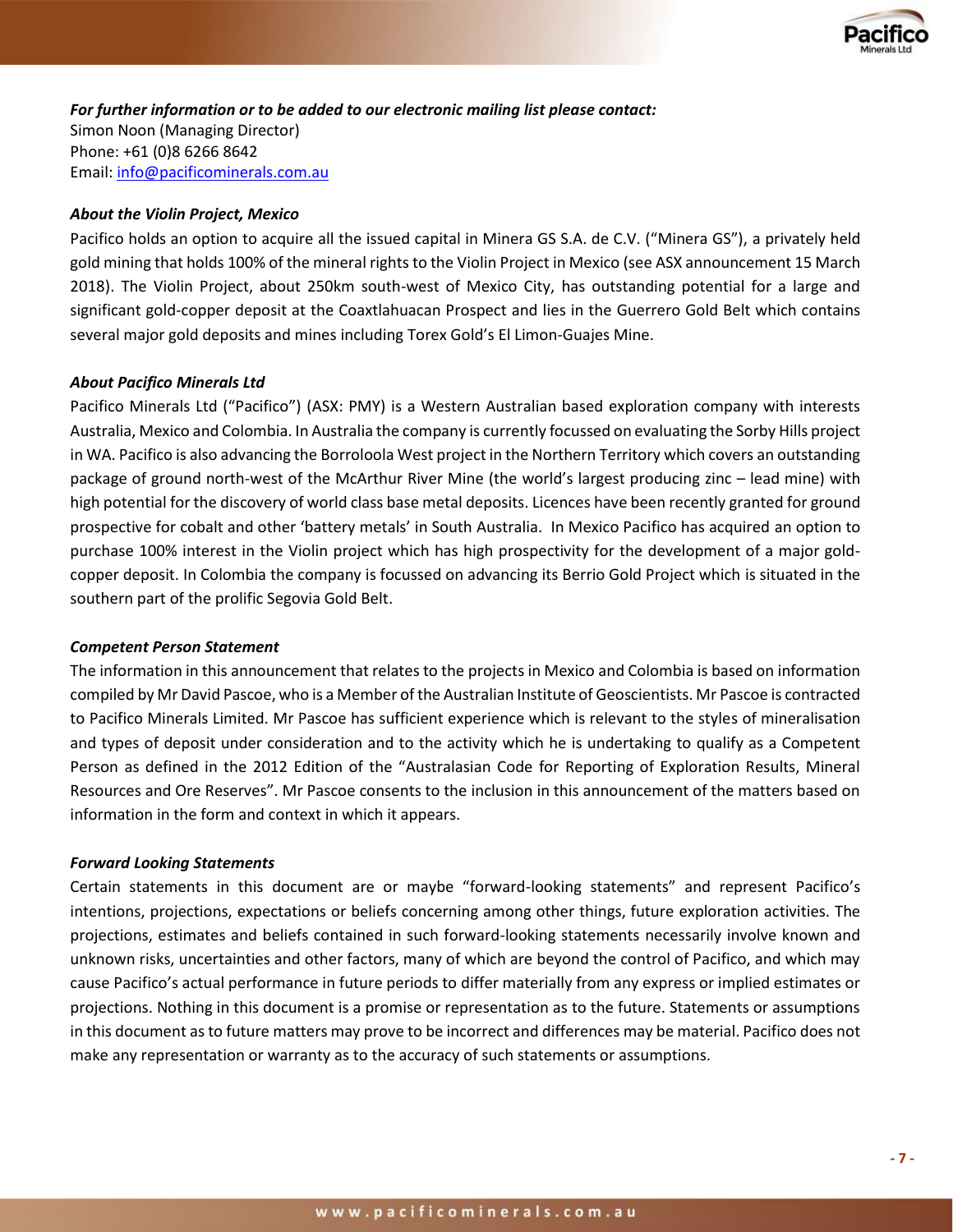

# **JORC Code, 2012 Edition – Table 1 Report**

Section 1 Sampling Techniques and Data

| <b>Criteria</b>                                         | <b>JORC Code Explanation</b>                                                                                                                                                                                                                                                                                                                                                                                                                                                                                                                                                                                                                                                                                                                                                                                                                                                                                                                                                                                                                                                                                                                | <b>Commentary</b>                                                                                                                                                                                                                                                                                                                                                                                                                                                                                                                                                                                                                                                                                                      |
|---------------------------------------------------------|---------------------------------------------------------------------------------------------------------------------------------------------------------------------------------------------------------------------------------------------------------------------------------------------------------------------------------------------------------------------------------------------------------------------------------------------------------------------------------------------------------------------------------------------------------------------------------------------------------------------------------------------------------------------------------------------------------------------------------------------------------------------------------------------------------------------------------------------------------------------------------------------------------------------------------------------------------------------------------------------------------------------------------------------------------------------------------------------------------------------------------------------|------------------------------------------------------------------------------------------------------------------------------------------------------------------------------------------------------------------------------------------------------------------------------------------------------------------------------------------------------------------------------------------------------------------------------------------------------------------------------------------------------------------------------------------------------------------------------------------------------------------------------------------------------------------------------------------------------------------------|
| Sampling<br>techniques                                  | Nature and quality of sampling (e.g. cut channels,<br>$\bullet$<br>random chips, or specific specialised industry standard<br>measurement tools appropriate to the minerals under<br>investigation, such as down hole gamma sondes, or<br>handheld XRF instruments, etc). These examples should<br>not be taken as limiting the broad meaning of<br>sampling.<br>Include reference to measures taken to ensure sample<br>$\bullet$<br>representivity and the appropriate calibration of any<br>measurement tools or systems used.<br>Aspects of the determination of mineralisation that are<br>Material to the Public Report.<br>In cases where 'industry standard' work has been done<br>this would be relatively simple (e.g. 'reverse circulation<br>drilling was used to obtain 1 m samples from which 3<br>kg was pulverised to produce a 30 g charge for fire<br>assay'). In other cases, more explanation may be<br>required, such as where there is coarse gold that has<br>inherent sampling problems. Unusual commodities or<br>mineralisation types (e.g. submarine nodules) may<br>warrant disclosure of detailed information. | • This announcement includes new soil and<br>rock chip sample results from the Violin<br>Project, Mexico<br>• Soil samples at Violin (Pacifico) - B-horizon<br>soil samples collected at line spacing of<br>100m and intervals along lines of 50m to<br>100m. Most overburden on the tenement<br>area is residual soil, although in steeper<br>areas some colluvium is present.<br>. Rock chip samples at Violin, both grab and<br>channel samples. May or may not be<br>representative because of very limited<br>outcrop.<br>• Soil and rock chip samples (taken by Pacifico)<br>delivered direct to SGS, Mazatlan. Crushed<br>and pulverised to -75 mesh. Multelement<br>analyses by ICP-OES, Au by AAS, Ag by FAS. |
| <b>Drilling</b><br>techniques                           | Drill type (e.g. core, reverse circulation, open-hole<br>hammer, rotary air blast, auger, Bangka, sonic, etc) and<br>details (e.g. core diameter, triple or standard tube,<br>depth of diamond tails, face-sampling bit or other type,<br>whether core is oriented and if so, by what method,<br>etc).                                                                                                                                                                                                                                                                                                                                                                                                                                                                                                                                                                                                                                                                                                                                                                                                                                      | No drilling is reported                                                                                                                                                                                                                                                                                                                                                                                                                                                                                                                                                                                                                                                                                                |
| Drill sample<br>recovery                                | Method of recording and assessing core and chip<br>$\bullet$<br>sample recoveries and results assessed.<br>Measures taken to maximise sample recovery and<br>$\bullet$<br>ensure representative nature of the samples.<br>Whether a relationship exists between sample recovery<br>and grade and whether sample bias may have occurred<br>due to preferential loss/gain of fine/coarse material.                                                                                                                                                                                                                                                                                                                                                                                                                                                                                                                                                                                                                                                                                                                                            | No drilling is reported                                                                                                                                                                                                                                                                                                                                                                                                                                                                                                                                                                                                                                                                                                |
| Logging                                                 | Whether core and chip samples have been geologically<br>$\bullet$<br>and geotechnically logged to a level of detail to support<br>appropriate Mineral Resource estimation, mining<br>studies and metallurgical studies.<br>Whether logging is qualitative or quantitative in nature.<br>Core (or costean, channel, etc) photography.<br>The total length and percentage of the relevant<br>intersections logged.                                                                                                                                                                                                                                                                                                                                                                                                                                                                                                                                                                                                                                                                                                                            | No drilling is reported                                                                                                                                                                                                                                                                                                                                                                                                                                                                                                                                                                                                                                                                                                |
| Sub-sampling<br>techniques and<br>sample<br>preparation | If core, whether cut or sawn and whether quarter, half<br>or all core taken.<br>If non-core, whether riffled, tube sampled, rotary split,<br>etc and whether sampled wet or dry.<br>For all sample types, the nature, quality and<br>appropriateness of the sample preparation technique.                                                                                                                                                                                                                                                                                                                                                                                                                                                                                                                                                                                                                                                                                                                                                                                                                                                   | No drilling is reported<br>Sample sizes taken are correct for the sample<br>type and styles of mineralisation sampled.                                                                                                                                                                                                                                                                                                                                                                                                                                                                                                                                                                                                 |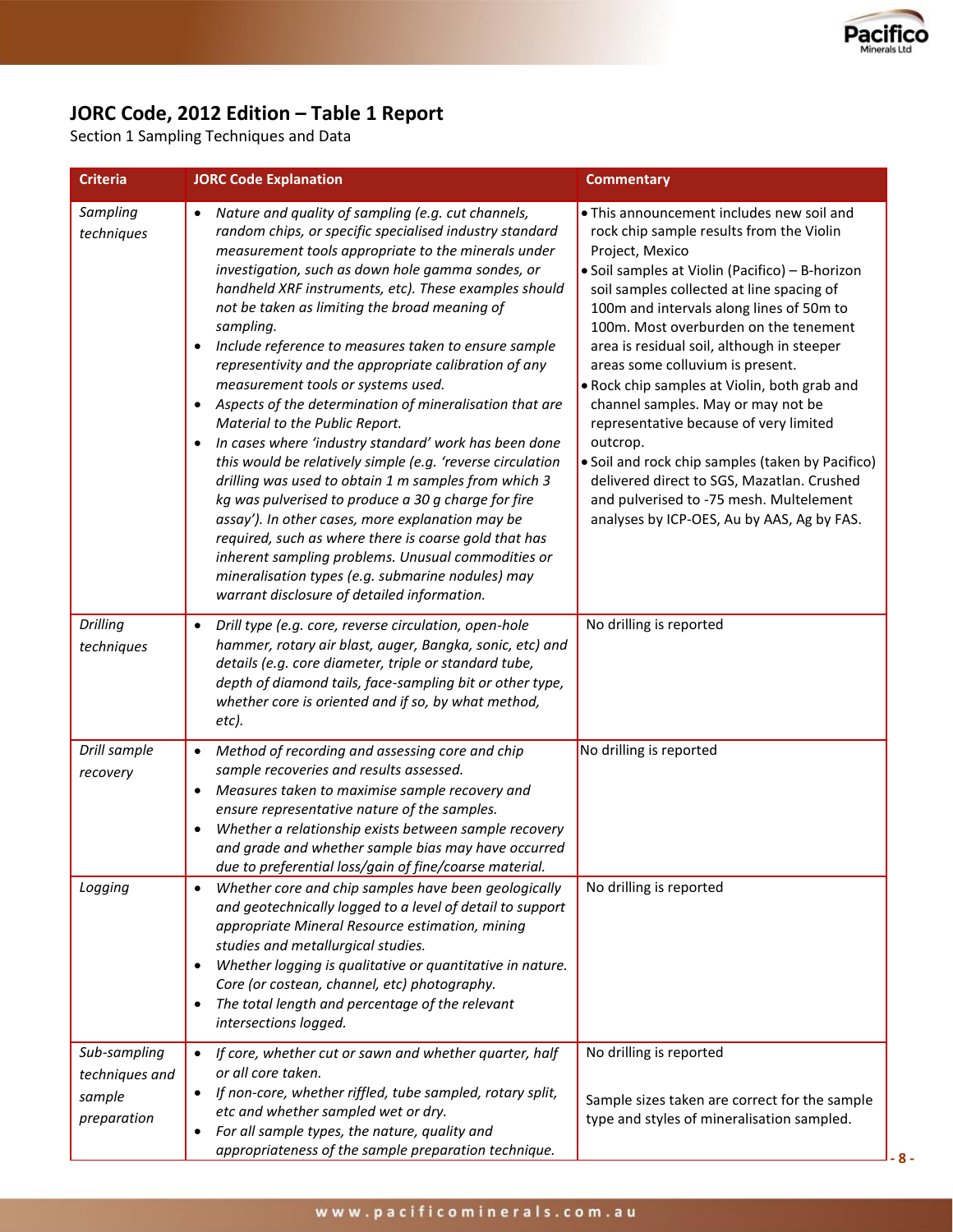

| <b>Criteria</b>                                                  | <b>JORC Code Explanation</b>                                                                                                                                                                                                                                                                                                                                                                                                                                                                                                                                                                                                                                       | <b>Commentary</b>                                                                                                                                                                                                                                                                                                                                                                                                               |
|------------------------------------------------------------------|--------------------------------------------------------------------------------------------------------------------------------------------------------------------------------------------------------------------------------------------------------------------------------------------------------------------------------------------------------------------------------------------------------------------------------------------------------------------------------------------------------------------------------------------------------------------------------------------------------------------------------------------------------------------|---------------------------------------------------------------------------------------------------------------------------------------------------------------------------------------------------------------------------------------------------------------------------------------------------------------------------------------------------------------------------------------------------------------------------------|
|                                                                  | Quality control procedures adopted for all sub-sampling<br>$\bullet$<br>stages to maximise representivity of samples.<br>Measures taken to ensure that the sampling is<br>$\bullet$<br>representative of the in-situ material collected,<br>including for instance results for field duplicate/second-<br>half sampling.<br>Whether sample sizes are appropriate to the grain size<br>$\bullet$<br>of the material being sampled.                                                                                                                                                                                                                                  |                                                                                                                                                                                                                                                                                                                                                                                                                                 |
| Quality of<br>assay data and<br>laboratory<br>tests              | The nature, quality and appropriateness of the assaying<br>$\bullet$<br>and laboratory procedures used and whether the<br>technique is considered partial or total.<br>For geophysical tools, spectrometers, handheld XRF<br>٠<br>instruments, etc, the parameters used in determining<br>the analysis including instrument make and model,<br>reading times, calibrations factors applied and their<br>derivation, etc.<br>Nature of quality control procedures adopted (e.g.<br>$\bullet$<br>standards, blanks, duplicates, external laboratory<br>checks) and whether acceptable levels of accuracy (i.e.<br>lack of bias) and precision have been established. | Soil and rock chip samples from<br>Violin (taken by Pacifico) -<br>Multelement analyses by ICP-OES,<br>Au by AAS, Ag by FAS. SGS Mazatlan.<br>standard<br>• External<br>reference<br>material, blanks and duplicates<br>inserted in soil samples from<br>Violin.<br>• The rocks and soils at Violin were<br>verified<br>qualitatively<br>with<br>observed copper mineralisation<br>and handheld pXRF results (not<br>reported). |
| Verification of<br>sampling and<br>assaying                      | The verification of significant intersections by either<br>$\bullet$<br>independent or alternative company personnel.<br>The use of twinned holes.<br>$\bullet$<br>Documentation of primary data, data entry procedures,<br>$\bullet$<br>data verification, data storage (physical and electronic)<br>protocols.<br>Discuss any adjustment to assay data.<br>$\bullet$                                                                                                                                                                                                                                                                                             | No drilling is reported                                                                                                                                                                                                                                                                                                                                                                                                         |
| Location of<br>data points                                       | Accuracy and quality of surveys used to locate drill<br>$\bullet$<br>holes (collar and down-hole surveys), trenches, mine<br>workings and other locations used in Mineral Resource<br>estimation.<br>Specification of the grid system used.<br>Quality and adequacy of topographic control.<br>$\bullet$                                                                                                                                                                                                                                                                                                                                                           | Soil and rock chip samples located<br>$\bullet$<br>by handheld GPS and accurate to 4<br>or 5m.<br>WGS 84 grid coordinates.                                                                                                                                                                                                                                                                                                      |
| Data spacing<br>and<br>distribution                              | Data spacing for reporting of Exploration Results.<br>$\bullet$<br>Whether the data spacing, and distribution is sufficient<br>$\bullet$<br>to establish the degree of geological and grade<br>continuity appropriate for the Mineral Resource and<br>Ore Reserve estimation procedure(s) and classifications<br>applied.<br>Whether sample compositing has been applied.<br>$\bullet$                                                                                                                                                                                                                                                                             | Exploration only, no Mineral Resources                                                                                                                                                                                                                                                                                                                                                                                          |
| Orientation of<br>data in relation<br>to geological<br>structure | Whether the orientation of sampling achieves unbiased<br>$\bullet$<br>sampling of possible structures and the extent to which<br>this is known, considering the deposit type.<br>If the relationship between the drilling orientation and<br>$\bullet$<br>the orientation of key mineralised structures is<br>considered to have introduced a sampling bias, this<br>should be assessed and reported if material.                                                                                                                                                                                                                                                  | Rock chip samples size and orientation is<br>limited by outcrop and sub-crop and may<br>or may not be representative.                                                                                                                                                                                                                                                                                                           |
| Sample<br>security                                               | The measures taken to ensure sample security.<br>$\bullet$                                                                                                                                                                                                                                                                                                                                                                                                                                                                                                                                                                                                         | All samples stored securely on sites before<br>sealed delivery to lab                                                                                                                                                                                                                                                                                                                                                           |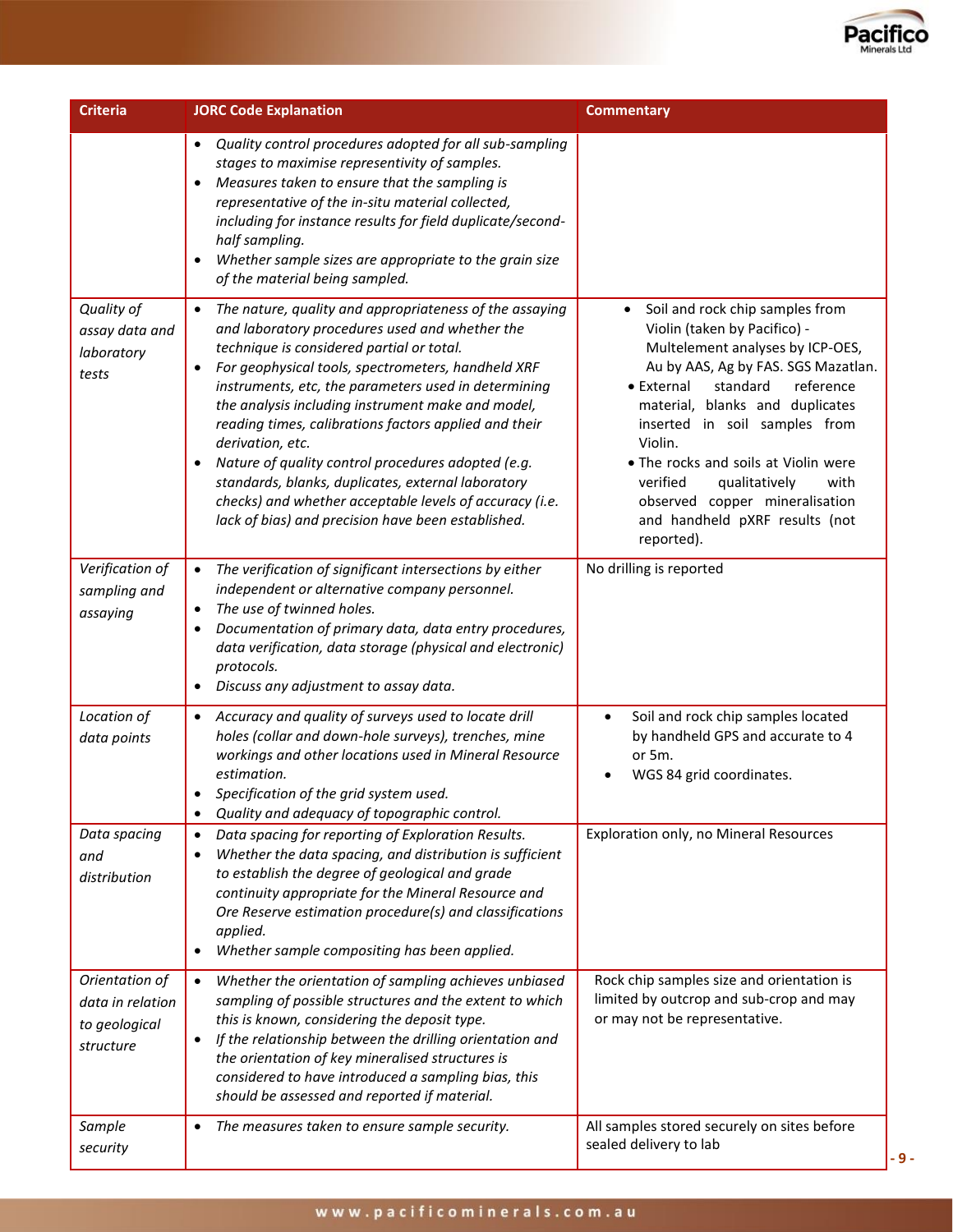

| Criteria  | <b>JORC Code Explanation</b>                     | <b>Commentary</b>                             |
|-----------|--------------------------------------------------|-----------------------------------------------|
| Audits or | The results of any audits or reviews of sampling | None required at this preliminary exploration |
| reviews   | techniques and data.                             | stage                                         |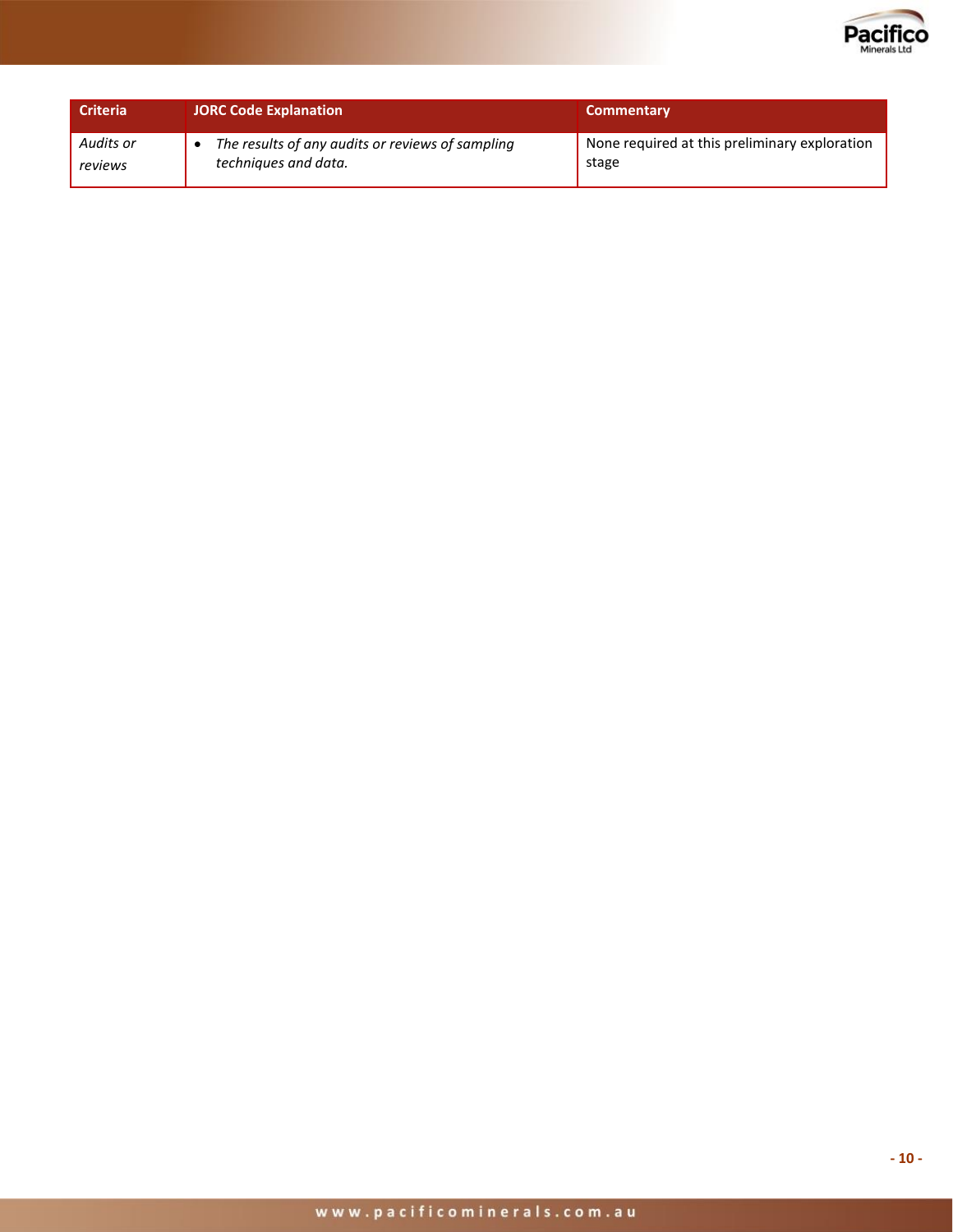

# **Section 2 Reporting of Exploration Results**

(Criteria listed in the preceding section also apply to this section)

| <b>Criteria</b>                                  | <b>JORC Code Explanation</b>                                                                                                                                                                                                                                                                                                                                                                                                                                                                                                                                                                                                                                                                                                                                                       | <b>Commentary</b>                                                                                                                                                                                                                                                                                               |
|--------------------------------------------------|------------------------------------------------------------------------------------------------------------------------------------------------------------------------------------------------------------------------------------------------------------------------------------------------------------------------------------------------------------------------------------------------------------------------------------------------------------------------------------------------------------------------------------------------------------------------------------------------------------------------------------------------------------------------------------------------------------------------------------------------------------------------------------|-----------------------------------------------------------------------------------------------------------------------------------------------------------------------------------------------------------------------------------------------------------------------------------------------------------------|
| Mineral<br>tenement and<br>land tenure<br>status | Type, reference name/number,<br>$\bullet$<br>location and ownership including<br>agreements or material issues<br>with third parties such as joint<br>ventures, partnerships, overriding<br>royalties, native title interests,<br>historical sites, wilderness or<br>national park and environmental<br>settings.<br>The security of the tenure held at<br>$\bullet$<br>the time of reporting along with<br>any known impediments to<br>obtaining a licence to operate in<br>the area.                                                                                                                                                                                                                                                                                             | • Granted concession Violin, title number 243345, 2707.2 ha. 100%<br>owned by Minera GS S.A.de C.V.<br>• Surface access permissions through Ejidos Tlacotepec, Mochitlan,<br>Coaxtlahuacan, Rincon de Tlapacholapa, Tlapacholapa,<br>Mexcaltepec, Astatepec and Jalapa<br>. No known impediments to exploration |
| Exploration<br>done by other<br>parties          | Acknowledgment and appraisal of<br>$\bullet$<br>exploration by other parties.                                                                                                                                                                                                                                                                                                                                                                                                                                                                                                                                                                                                                                                                                                      | Previous exploration by Exploraciones La Plata, 2005 to 2008.                                                                                                                                                                                                                                                   |
| Geology                                          | Deposit type, geological setting<br>$\bullet$<br>and style of mineralisation.                                                                                                                                                                                                                                                                                                                                                                                                                                                                                                                                                                                                                                                                                                      | The Violin Project is considered prospective for intrusive related skarn<br>copper-gold mineralisation, and sediment hosted zinc-lead-silver<br>mineralisation                                                                                                                                                  |
| Drill hole<br>Information                        | A summary of all information<br>$\bullet$<br>material to the understanding of<br>the exploration results including a<br>tabulation of the following<br>information for all Material drill<br>holes:<br>easting and northing of the<br>$\circ$<br>drill hole collar<br>elevation or RL (Reduced Level<br>$\circ$<br>- elevation above sea level in<br>metres) of the drill hole collar<br>dip and azimuth of the hole<br>$\circ$<br>down hole length and<br>$\circ$<br>interception depth<br>o hole length.<br>If the exclusion of this information<br>is justified on the basis that the<br>information is not Material and<br>this exclusion does not detract<br>from the understanding of the<br>report, the Competent Person<br>should clearly explain why this is<br>the case. | No drilling is reported                                                                                                                                                                                                                                                                                         |
| Data<br>aggregation<br>methods                   | In reporting Exploration Results,<br>weighting averaging techniques,<br>maximum and/or minimum grade<br>truncations (e.g. cutting of high                                                                                                                                                                                                                                                                                                                                                                                                                                                                                                                                                                                                                                          | No drilling is reported                                                                                                                                                                                                                                                                                         |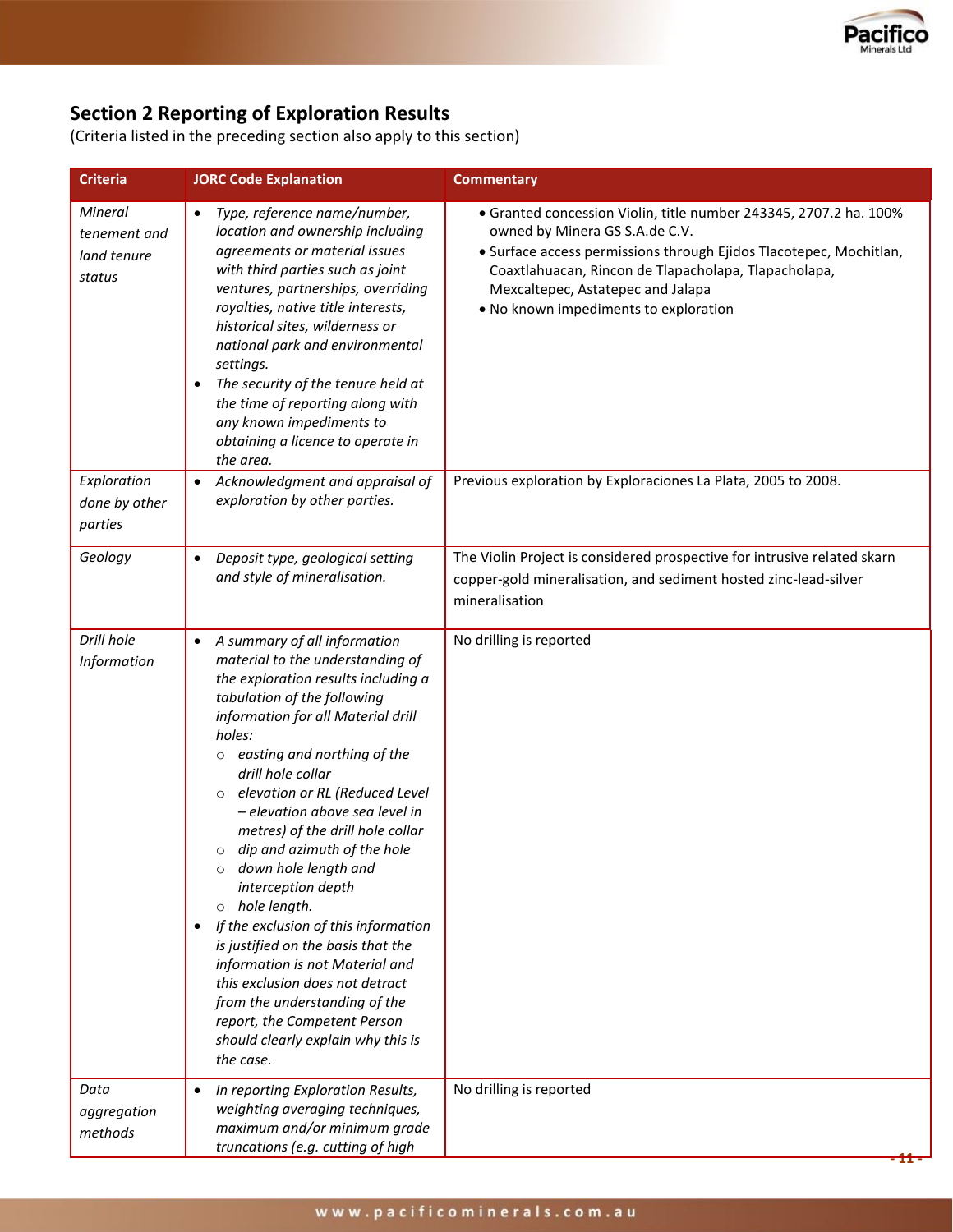

| <b>Criteria</b>                                                                 | <b>JORC Code Explanation</b>                                                                                                                                                                                                                                                                                                                                                                                                                                                          | <b>Commentary</b>                                                                                                                              |
|---------------------------------------------------------------------------------|---------------------------------------------------------------------------------------------------------------------------------------------------------------------------------------------------------------------------------------------------------------------------------------------------------------------------------------------------------------------------------------------------------------------------------------------------------------------------------------|------------------------------------------------------------------------------------------------------------------------------------------------|
|                                                                                 | grades) and cut-off grades are<br>usually Material and should be<br>stated.<br>Where aggregate intercepts<br>$\bullet$<br>incorporate short lengths of high<br>grade results and longer lengths of<br>low grade results, the procedure<br>used for such aggregation should<br>be stated and some typical<br>examples of such aggregations<br>should be shown in detail.<br>The assumptions used for<br>$\bullet$<br>reporting of metal equivalent<br>values should be clearly stated. |                                                                                                                                                |
| Relationship<br>between<br>mineralisation<br>widths and<br>intercept<br>lengths | These relationships are particularly<br>$\bullet$<br>important in the reporting of<br><b>Exploration Results.</b><br>If the geometry of the<br>$\bullet$<br>mineralisation with respect to the<br>drill hole angle is known, its nature<br>should be reported.<br>If it is not known and only the<br>$\bullet$<br>down hole lengths are reported,<br>there should be a clear statement<br>to this effect (e.g. 'down hole<br>length, true width not known').                          | No drilling is reported                                                                                                                        |
| <b>Diagrams</b>                                                                 | Appropriate maps and sections<br>$\bullet$<br>(with scales) and tabulations of<br>intercepts should be included for<br>any significant discovery being<br>reported These should include, but<br>not be limited to a plan view of<br>drill hole collar locations and<br>appropriate sectional views.                                                                                                                                                                                   | Maps provided                                                                                                                                  |
| <b>Balanced</b><br>reporting                                                    | Where comprehensive reporting of<br>$\bullet$<br>all Exploration Results is not<br>practicable, representative<br>reporting of both low and high<br>grades and/or widths should be<br>practiced to avoid misleading<br>reporting of Exploration Results.                                                                                                                                                                                                                              | All significant rock chip results reported. Ranges of Au and Cu, including<br>maximum, minimum and anomalous values reported for soils samples |
| Other<br>substantive<br>exploration<br>data                                     | Other exploration data, if<br>meaningful and material, should<br>be reported including (but not<br>limited to): geological<br>observations; geophysical survey<br>results; geochemical survey results;<br>bulk samples - size and method of<br>treatment; metallurgical test<br>results; bulk density, groundwater,<br>geotechnical and rock<br>characteristics; potential                                                                                                            | Existing ground magnetometer survey at Violin will be superseded new<br>survey. Currently underway.<br>$-12-$                                  |